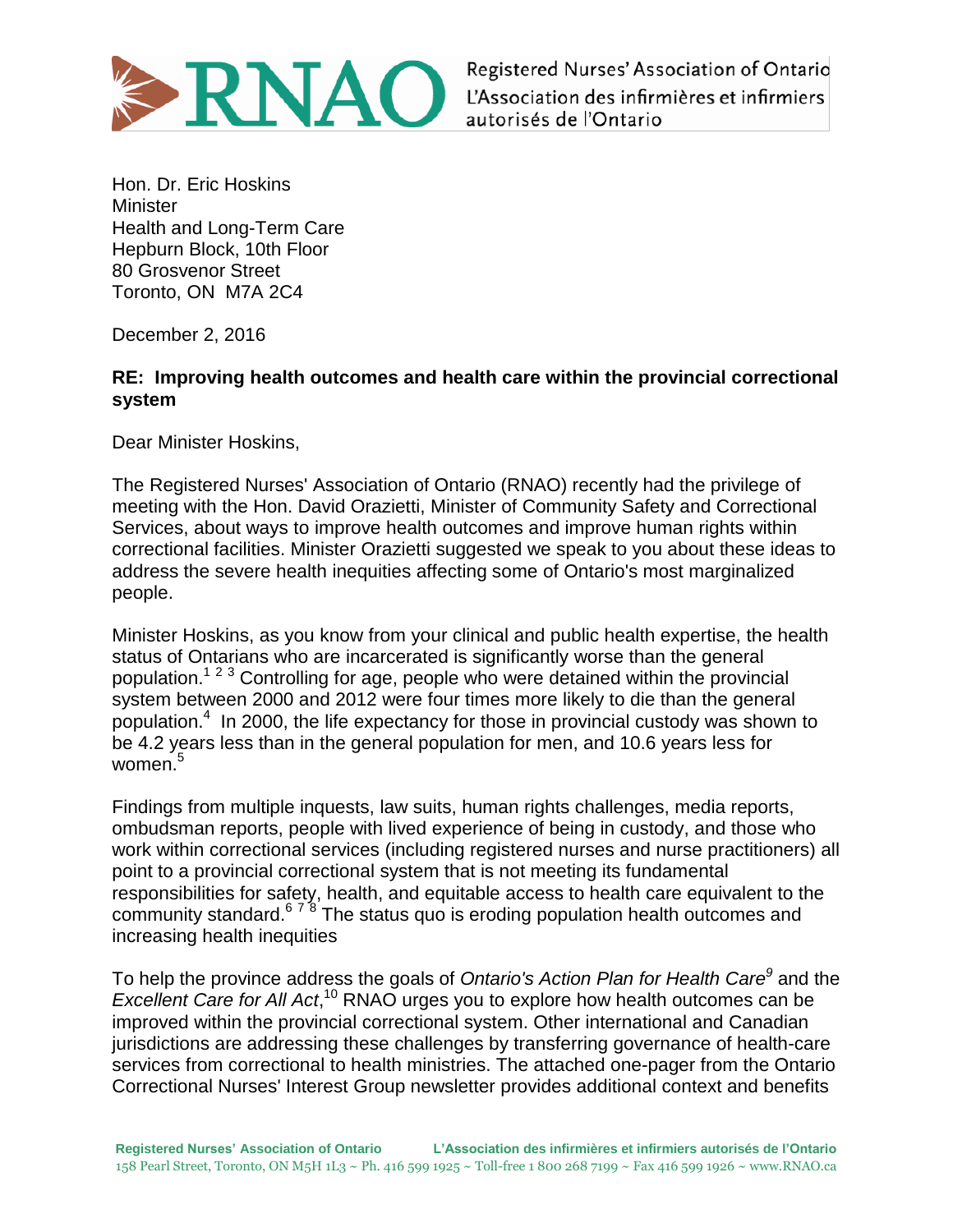of a health governance model for corrections which are consistent with recommendations from the World Health Organization<sup>11</sup> and the John Howard Society of Ontario.<sup>12</sup>

Minister Hoskins, thank you for your ongoing commitment to improve health for all Ontarians. We look forward to your support on this critical work within the provincial correctional context.

Warm regards,

Doris Grinspun, RN, MSN, PhD, LLD(hon), O.ONT Chief Executive Officer, RNAO

CC: Hon. Kathleen Wynne, Premier of Ontario Hon. David Orazietti, Minister of Community Safety and Correctional Services

## **References**

 $\overline{a}$ 

<sup>1</sup>Kouyoumdjian, F., Schuler, A., Matheson, F., & Hwang, S. W. (2016). Health status of prisoners in Canada: Narrative review. *Canadian Family Physician*. 62 (3): 215-222.

 $2$ Wobeser, W., Datema, J., Bechard, B., & Ford, P. (2002). Causes of death among people in custody in Ontario, 1990-1999. *Canadian Medical Association Journal*. 167 (10): 1109-1113.

<sup>3</sup>Kouyoumdjian, F., Kiefer, L., Wobeser, W., Gonzalez, A., & Hwang, S. W. (2016). Mortality over 12 years of follow-up in people admitted to provincial custody in Ontario: a retrospective cohort study. *CMAJ Open*, *4*(2), E153–E161. http://doi.org/10.9778/cmajo.20150098

 $5$ lbid, E 157.

<sup>6</sup>Ontario Human Rights Commission (2012).*Minds that Matter: Report on the consultation on human rights, mental health and addictions.* Toronto: Author.

http://www.ohrc.on.ca/sites/default/files/Minds%20that%20matter\_Report%20on%20the%20consultation %20on%20human%20rights,%20mental%20health%20and%20addictions.pdf

ca/files/Safeguarding\_Human\_Rights\_Strengthening\_Menthal\_Health\_and\_Well\_Being.pdf

 $4$ Ibid, E 157.

<sup>&</sup>lt;sup>7</sup>Registered Nurses' Association of Ontario (2011).RNAO Submission to the Ontario Human Rights Commission. Safeguarding Human Rights, Strengthening Mental Health and Well-Being. Toronto: Author.http://rnao.ca/sites/rnao-

<sup>&</sup>lt;sup>8</sup>Registered Nurses' Association of Ontario (2016). Transforming Ontario's Correctional Services: Starting, but Not Stopping, with Segregation. Submission to the Segregation Review. Toronto: Author.

http://rnao.ca/sites/rnao-ca/files/RNAO\_submission\_segregation\_Feb\_22\_2016.pdf